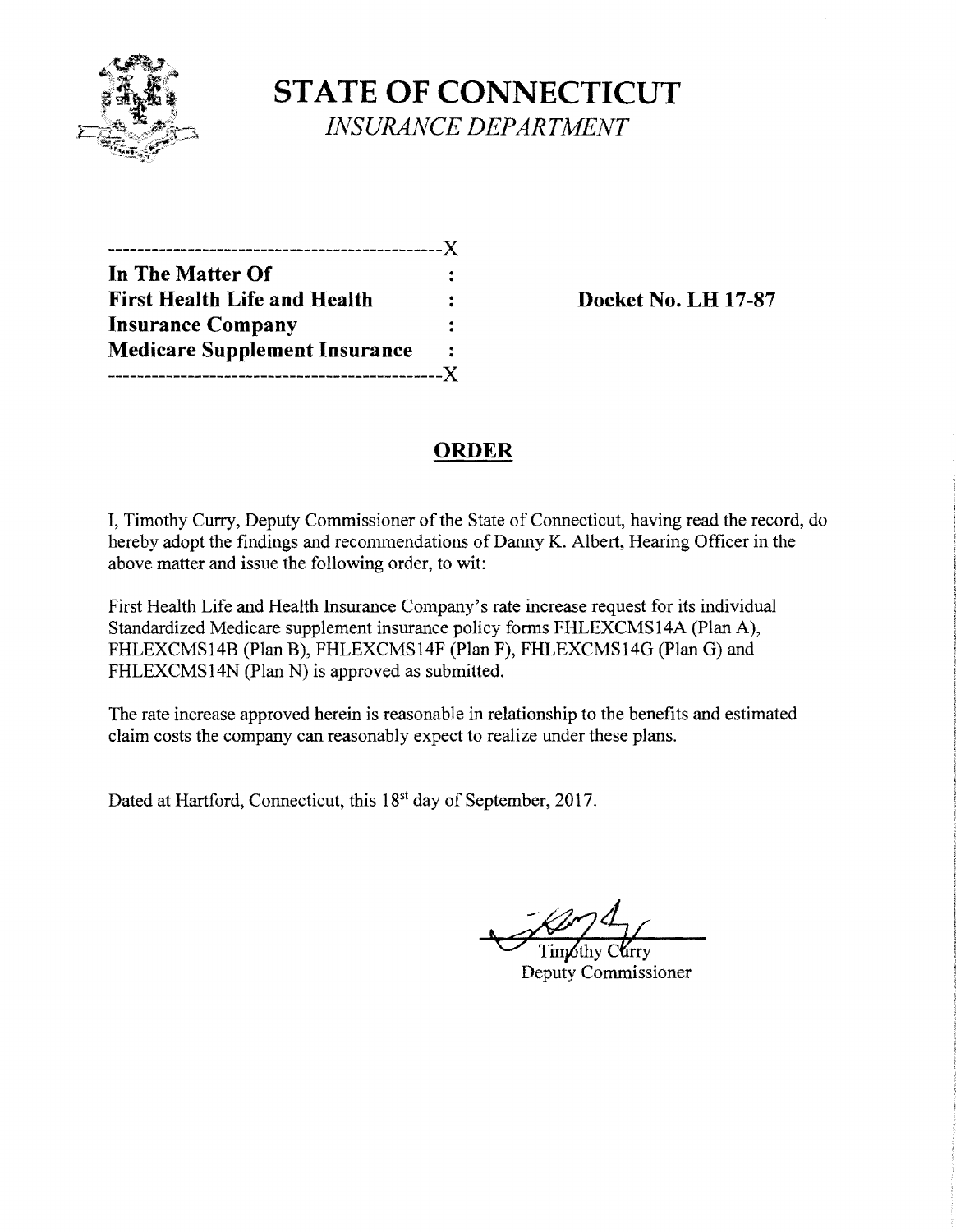

**STATE OF CONNECTICUT** *INSURANCE DEPARTMENT* 

| In The Matter Of                     | : |
|--------------------------------------|---|
| <b>First Health Life and Health</b>  | : |
| <b>Insurance Company</b>             | ÷ |
| <b>Medicare Supplement Insurance</b> |   |
|                                      |   |

**Insurance Company Docket No. LB 17-87** 

### **PROPOSED FINAL DECISION**

### I **INTRODUCTION**

The Insurance Commissioner of the State of Connecticut is empowered to review rates charged for individual and group Medicare supplement policies sold to any resident of this State who is eligible for Medicare. The source for this regulatory authority is contained in Chapter 700c and Section 38a-495a of the Connecticut General Statutes.

After due notice, a hearing was held at the Insurance Department in Hartford on Thursday, September 7, 2017, to consider whether or not the rate increase requested by First Health Life and Health Insurance Company on its individual Standardized Medicare supplement insurance business should be approved.

No members from the general public attended the hearing.

No company representatives from First Health Life and Health Insurance Company attended the hearing.

The hearing was conducted in accordance with the requirements of Section 38a-474, Connecticut General Statutes, the Uniform Administrative Procedures Act, Chapter 54 of Section 38a-8-1 et seq. of the Regulations of Connecticut State Agencies.

A Medicare supplement policy is a private health insurance policy sold on an individual or group basis, which provides benefits that are additional to the benefits provided by Medicare. For many years Medicare supplement policies have been highly regulated under both state and federal law to protect the interests of persons eligible for Medicare who depend on these policies to provide additional coverage for the costs of health care.

Effective December I, 2005, Connecticut amended its program of standardized Medicare supplement policies in accordance with Section 38a-495a of the Connecticut General Statutes, and Sections 38a-495al through 38a-495a-21 ofthe Regulations of Connecticut Agencies. This program, which conforms to federal requirements, provides a "core" package of benefits known as Plan A. Insurers may also offer any one or more of eleven other plans (Plans B through N).

Effective January 1, 2006, **in** accordance with Section 38a-495c of the Connecticut General Statutes (as amended by Public Act 05-20) premiums for all Medicare supplement policies in the state must use community rating. Rates for Plans A through N must be computed without regard to age, gender, previous claims history or the medical condition of any person covered by a Medicare supplement policy or certificate.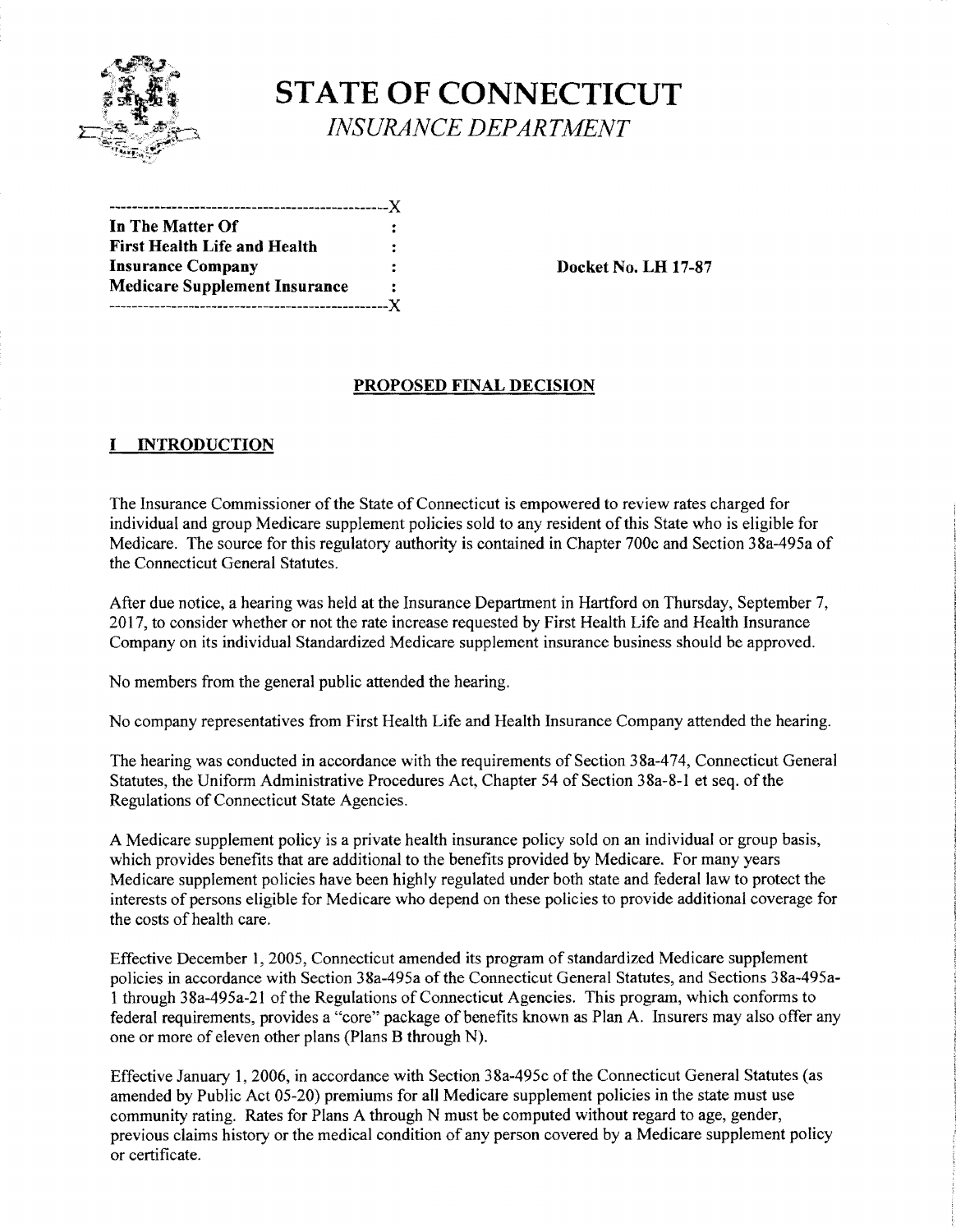The statute provides that coverage under Plans A through N may not be denied on the basis of age, gender, previous claims history or the medical condition of any covered person. Insurers may exclude benefits for losses incurred within six months from the effective date of coverage based on a pre-existing condition.

Effective October 1, 1998, carriers that offer Plan B or Plan C must make these plans as well as Plan A, available to all persons eligible for Medicare by reason of disability.

Insurers must also make the necessary arrangements to receive notice of all claims paid by Medicare for their insureds so that supplement benefits can be computed and paid without requiring insureds to file claim forms for such benefits. This process of direct notice and automatic claims payment is commonly referred to as "piggybacking" or "crossover".

Sections 38a-495 and 38a-522 of the Connecticut General Statutes, and Section 38a-495a-10 of the Regulations of Connecticut Agencies, state that individual and group Medicare supplement policies must have anticipated loss ratios of 65% and 75%, respectively. Under Sections 38a-495-7 and 38a-495a-I0 of the Regulations of Connecticut Agencies, filings for rate increases must demonstrate that actual and expected losses in relation to premiums meet these standards, and anticipated loss ratios for the entire future period for which the requested premiums are calculated to provide coverage must be expected to equal or exceed the appropriate loss ratio standard.

Section 38a-473 of the Connecticut General Statutes provides that no insurer may incorporate in its rates for Medicare supplement policies factors for expenses that exceed 150% of the average expense ratio for that insurer's entire written premium for all lines of health insurance for the previous calendar year.

#### II. **FINDING OFFACT**

After reviewing the exhibits entered into the record ofthis proceeding, and utilizing the experience, technical competence and specialized knowledge of the Insurance Department, the undersigned makes the following findings of fact:

1. First Health Life and Health Insurance Company has requested the following rate increase on its individual standardized Medicare supplement policies for forms FHLEXCMS14A, FHLEXCMS14B, **FHLEXCMS14F, FHLEXCMS14G and FHLEXCMS15N:** 

|      | Proposed      |
|------|---------------|
| Plan | Rate Increase |
| А    | 7.0%          |
| B    | 7.0%          |
| F    | $7.0\%$       |
| G    | $7.0\%$       |
| N    | 7.0%          |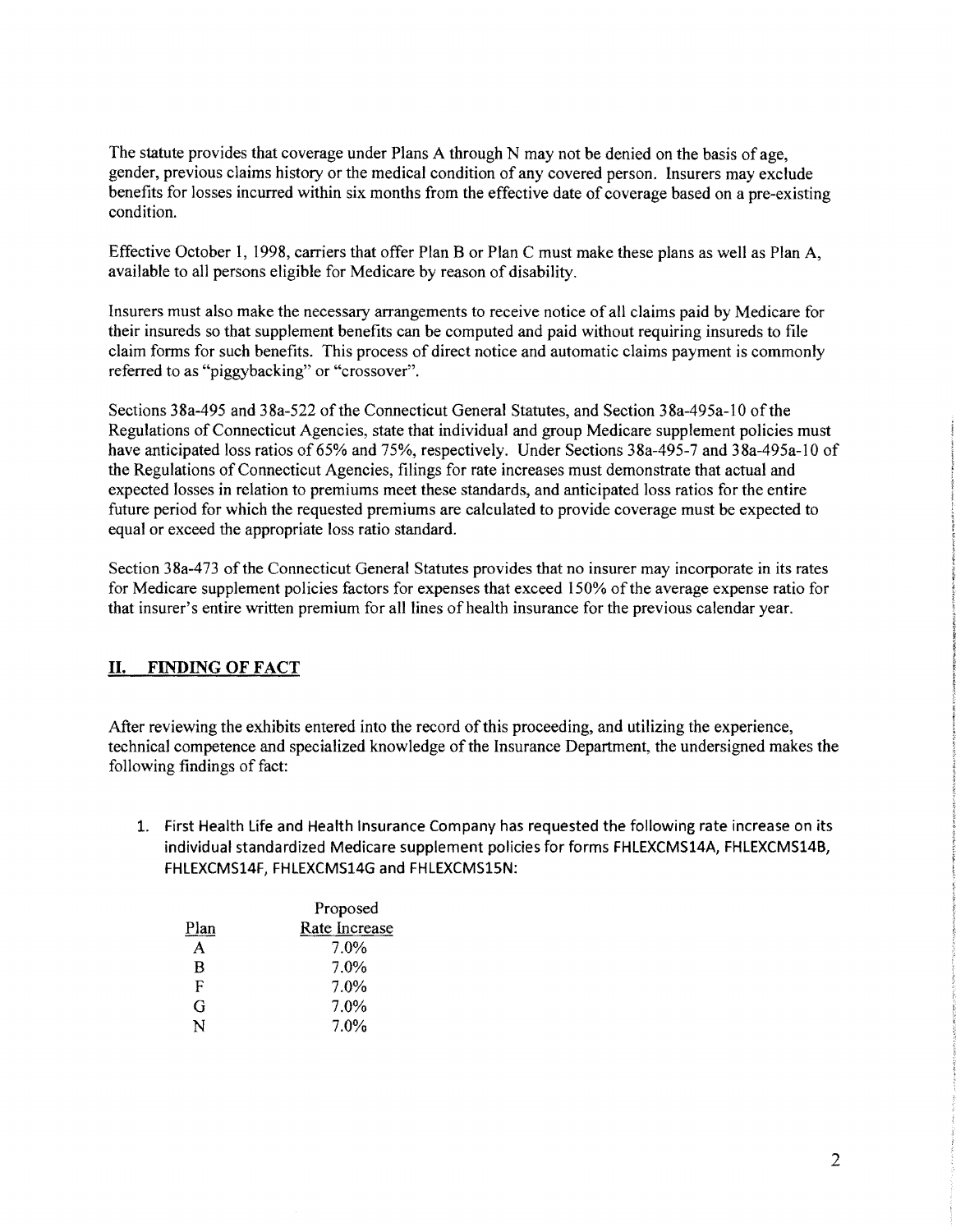2. Policy in-force counts, as of 6/30/17, in Connecticut and on a nationwide basis, by Plan, are as follows:

| яn     | Connecticut | Nationwide       |
|--------|-------------|------------------|
| A      |             | 19               |
| в      |             | 12               |
| F<br>٠ | 87          |                  |
| G      | n           | $6,360$<br>$116$ |
| N      |             | 474              |
| Total  | 101         | 6,987            |

3. The inception-to-date loss ratios through June 2017 on a nationwide basis, by plan, are as follows:

| Plan  | Loss Ratio |
|-------|------------|
| А     | 48.9%      |
| R     | 113.2%     |
| F     | 75.4%      |
| G     | 67.3%      |
| N     | 67.8%      |
| Total | 75.2%      |

4. The inception-to-date loss ratios through June 2017 on a Connecticut basis, by plan, are as follows:

| Plan  | Loss Ratio |
|-------|------------|
| А     | 33.4%      |
| B     | 83.9%      |
| F     | 68.5%      |
| G     | 80.6%      |
| N     | 20.3%      |
| Total | 67.6%      |

 $\bar{\zeta}$ 

- 5. The last approved rate increase was 3%, effective 1/1/2017.
- 6. The company expects the 2017 overall claim cost trend to be 7.0%.
- 7. The proposed rates are expected to satisfy the Connecticut statutory loss ratio of 65% required of individual Medicare supplement forms.
- 8. First Health Life and Health Insurance Company's 2017 Medicare supplement rate filing proposal is in compliance with the requirements of regulation 38a-474 as it applies to the contents of the rate submission as well as the actuarial memorandum.